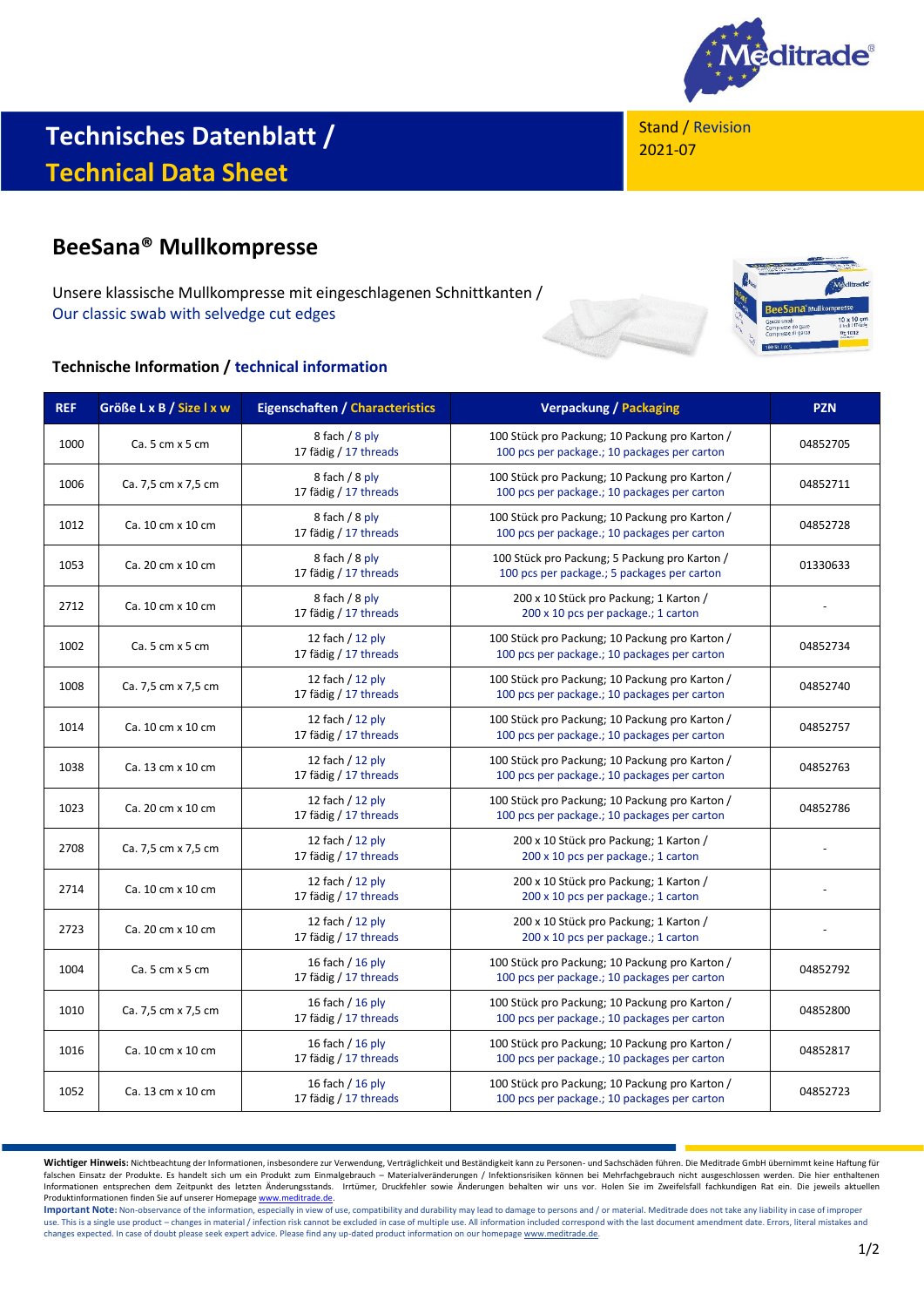

| <b>REF</b> | Größe L x B / Size I x w | <b>Eigenschaften / Characteristics</b>      | <b>Verpackung / Packaging</b>                                                                | <b>PZN</b> |
|------------|--------------------------|---------------------------------------------|----------------------------------------------------------------------------------------------|------------|
| 1025       | Ca. 20 cm x 10 cm        | 16 fach / 16 ply<br>17 fädig / 17 threads   | 100 Stück pro Packung; 5 Packung pro Karton /<br>100 pcs per package.; 5 packages per carton | 11879589   |
| 1018       | Ca. 10 cm x 10 cm        | 32 fach / 32 ply<br>17 fädig / 17 threads   | 50 Stück pro Packung; 10 Packung pro Karton /<br>50 pcs per package.; 10 packages per carton |            |
| 1235       | Ca. 13 cm x 10 cm        | 64 fach / $64$ ply<br>20 fädig / 20 threads | 25 Stück pro Packung; 8 Packung pro Karton /<br>25 pcs per package.; 8 packages per carton   | 11849626   |

## **Allgemeine Information / General information**

| Produkt Beschreibung/<br><b>Product description</b> | Nicht-invasive Wundauflage, zur Wundversorgung mit Drainagen, Kanülen, Tracheotomien<br>und Verlängerungen, unsteril, nur für den Einmalgebrauch /<br>Non-invasive wound dressing, for wound care with drains, cannulas, tracheotomies and<br>extensions, non-sterile, for single use only |
|-----------------------------------------------------|--------------------------------------------------------------------------------------------------------------------------------------------------------------------------------------------------------------------------------------------------------------------------------------------|
| Inhaltsstoffe /<br>Ingredients                      | 100 % Baumwolle /<br>100 % cotton<br>nicht absichtlich mit Naturkautschuklatex, PVC und DEHP hergestellt /<br>not intentionally made with natural rubber latex, PVC and DEHP                                                                                                               |
| Haltbarkeit /<br>Shelf life                         | 5 Jahre (Kühl und trocken lagern), vor direkter Sonneinstrahlung schützen /<br>5 years (store in a cool and dry), protect from direct sunlight                                                                                                                                             |

#### **Regulatorische Information / regulatory information**

| Kategorie /<br>Category                              | Medizinprodukt Klasse I gemäß Verordnung (EU) 2017/745 /<br>Medical Device class I according to Regulation (EU) 2017/745 | <b>MD</b> |
|------------------------------------------------------|--------------------------------------------------------------------------------------------------------------------------|-----------|
| Code nach UMDNS /<br><b>UMDNS Code</b>               | 10966 Mull Kompresse /<br>10966 gauze compresses                                                                         |           |
| Normen /<br><b>Standards</b>                         | EN 14079:2003                                                                                                            |           |
| Qualitätszertifikat /<br><b>Quality Certificates</b> | EN ISO 13485:2016                                                                                                        |           |

**Wichtiger Hinweis:** Nichtbeachtung der Informationen, insbesondere zur Verwendung, Verträglichkeit und Beständigkeit kann zu Personen- und Sachschäden führen. Die Meditrade GmbH übernimmt keine Haftung für<br>falschen Einsat Produktinformationen finden Sie auf unserer Homepag[e www.meditrade.de.](http://www.meditrade.de/)

Important Note: Non-observance of the information, especially in view of use, compatibility and durability may lead to damage to persons and / or material. Meditrade does not take any liability in case of improper use. This is a single use product – changes in material / infection risk cannot be excluded in case of multiple use. All information included correspond with the last document amendment date. Errors, literal mistakes and<br>c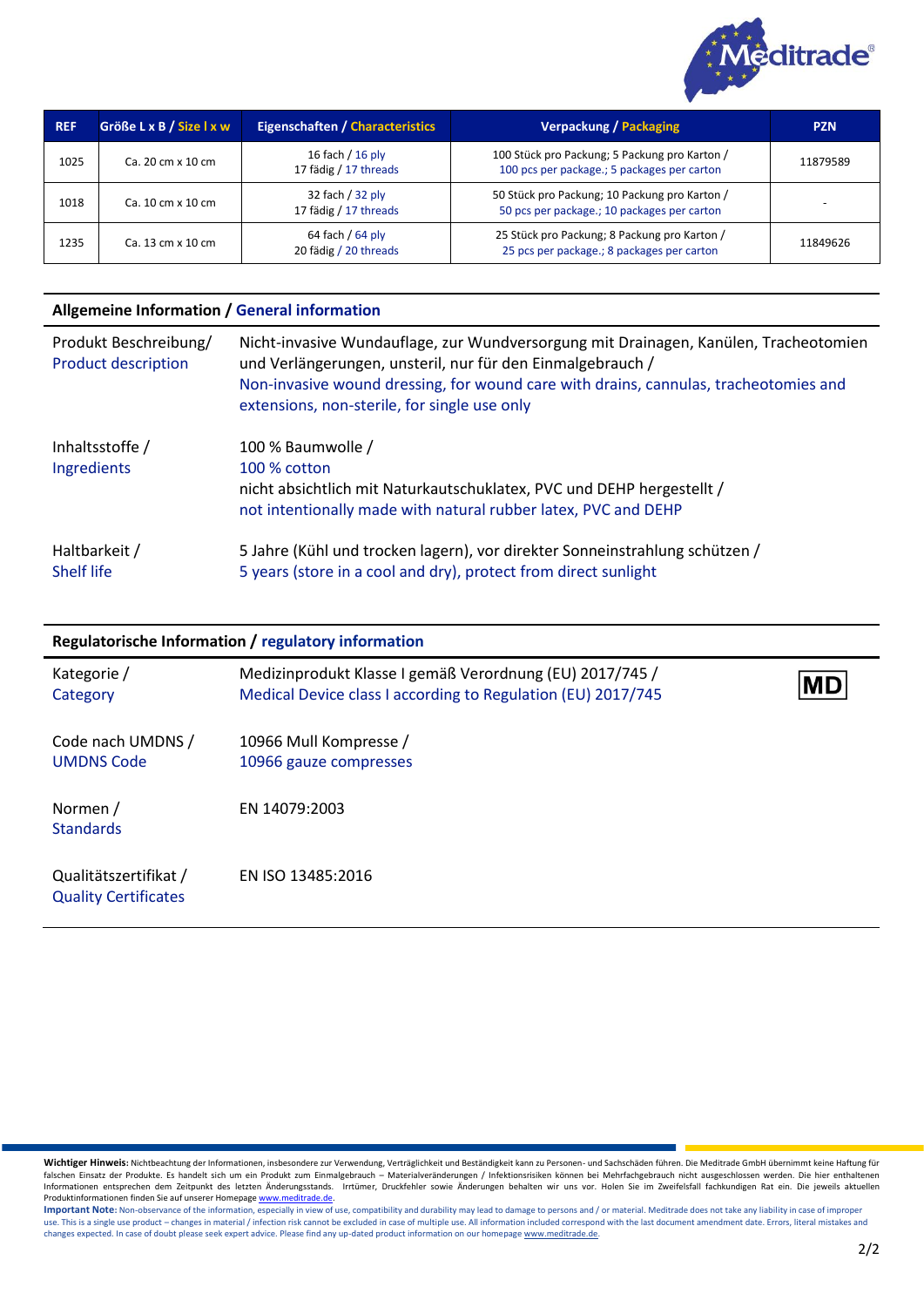

# **Technisches Datenblatt / Technical Data Sheet**

# **BeeSana® Mullkompresse**

Unsere sterilen Mullkompressen mit eingeschlagenen Schnittkanten / Our sterile swabs with folded cut edges

#### **Technische Information / technical information**

Stand / Revision 2021-09



| Code | Größe / Size          | <b>Eigenschaften / Characteristics</b> | <b>Verpackung / Packaging</b>                                                                          | <b>PZN</b> |
|------|-----------------------|----------------------------------------|--------------------------------------------------------------------------------------------------------|------------|
| 1043 | $Ca.5 cm \times 5 cm$ | 8-fach $/ 8$ ply                       | 25 x 2 Stück pro Packung; 27 Packungen pro Karton /<br>25 x 2 pcs per package.; 27 packages per carton | 04852846   |
| 1044 | Ca. 7,5 cm x 7,5 cm   | 8-fach $/ 8$ ply                       | 25 x 2 Stück pro Packung; 16 Packungen pro Karton /<br>25 x 2 pcs per package.; 16 packages per carton | 04852852   |
| 1045 | Ca. 10 cm x 10 cm     | 8-fach / 8 ply                         | 25 x 2 Stück pro Packung; 16 Packungen pro Karton /<br>25 x 2 pcs per package.; 16 packages per carton | 04852869   |
| 1046 | Ca. 10 cm x 20 cm     | 8-fach $/ 8$ ply                       | 25 x 2 Stück pro Packung; 8 Packungen pro Karton /<br>25 x 2 pcs per package.; 8 packages per carton   | 04852875   |
| 4600 | Ca.5 cm x 5 cm        | 8-fach / $8$ ply                       | 80 x 5 Stück pro Packung; 8 Packungen pro Karton /<br>80 x 5 pcs per package.; 8 packages per carton   | 13458367   |
| 4601 | Ca. 7,5 cm x 7,5 cm   | 8-fach / $8$ ply                       | 80 x 5 Stück pro Packung; 8 Packungen pro Karton /<br>80 x 5 pcs per package.; 8 packages per carton   | 01330662   |
| 1062 | Ca. 10 cm x 10 cm     | 8-fach $/ 8$ ply                       | 35 x 5 Stück pro Packung; 6 Packungen pro Karton /<br>35 x 5 pcs per package.; 6 packages per carton   | 01330679   |
| 4606 | Ca. 10 cm x 10 cm     | 8-fach $/ 8$ ply                       | 50 x 10 Stück pro Packung; 4 Packungen pro Karton /<br>50 x 10 pcs per package.; 4 packages per carton | 12348949   |
| 4130 | $Ca.5 cm \times 5 cm$ | 12-fach $/$ 12 ply                     | 25 x 2 Stück pro Packung; 24 Packungen pro Karton /<br>25 x 2 pcs per package.; 24 packages per carton | 07216329   |
| 4131 | Ca. 7,5 cm x 7,5 cm   | 12-fach $/$ 12 ply                     | 25 x 2 Stück pro Packung; 18 Packungen pro Karton /<br>25 x 2 pcs per package.; 18 packages per carton | 07216335   |
| 4132 | Ca. 10 cm x 10 cm     | 12-fach / $12$ ply                     | 25 x 2 Stück pro Packung; 12 Packungen pro Karton /<br>25 x 2 pcs per package.; 12 packages per carton | 07216341   |
| 4133 | Ca. 10 cm x 20 cm     | 12-fach $/$ 12 ply                     | 25 x 2 Stück pro Packung; 6 Packungen pro Karton /<br>25 x 2 pcs per package.; 6 packages per carton   | 07216358   |
| 1064 | $Ca.5 cm \times 5 cm$ | 12-fach $/$ 12 ply                     | 30 x 5 Stück pro Packung; 12 Packungen pro Karton /<br>30 x 5 pcs per package.; 12 packages per carton | 01330722   |
| 1065 | Ca. 7,5 cm x 7,5 cm   | 12-fach / $12$ ply                     | 30 x 5 Stück pro Packung; 6 Packungen pro Karton /<br>30 x 5 pcs per package.; 6 packages per carton   | 01330739   |
| 1063 | Ca. 10 cm x 10 cm     | 12-fach $/$ 12 ply                     | 30 x 5 Stück pro Packung; 6 Packungen pro Karton /<br>30 x 5 pcs per package.; 6 packages per carton   | 01330745   |
| 1066 | Ca. 10 cm x 20 cm     | 12-fach $/$ 12 ply                     | 15 x 5 Stück pro Packung; 6 Packungen pro Karton /<br>15 x 5 pcs per package.; 6 packages per carton   | 01330751   |

Wichtiger Hinweis: Nichtbeachtung der Informationen, insbesondere zur Verwendung, Verträglichkeit und Beständigkeit kann zu Personen- und Sachschäden führen. Die Meditrade GmbH übernimmt keine Haftung für<br>falschen Einsatz Informationen entsprechen dem Zeitpunkt des letzten Änderungsstands. Irrtümer, Druckfehler sowie Änderungen behalten wir uns vor. Holen Sie im Zweifelsfall fachkundigen Rat ein. Die jeweils aktuellen Produktinformationen finden Sie auf unserer Homepag[e www.meditrade.de.](http://www.meditrade.de/)

Important Note: Non-observance of the information, especially in view of use, compatibility and durability may lead to damage to persons and / or material. Meditrade does not take any liability in case of improper use. This is a single use product – changes in material / infection risk cannot be excluded in case of multiple use. All information included correspond with the last document amendment date. Errors, literal mistakes and w changes expected. In case of doubt please seek expert advice. Please find any up-dated product information on our homepag[e www.meditrade.de.](http://www.meditrade.de/)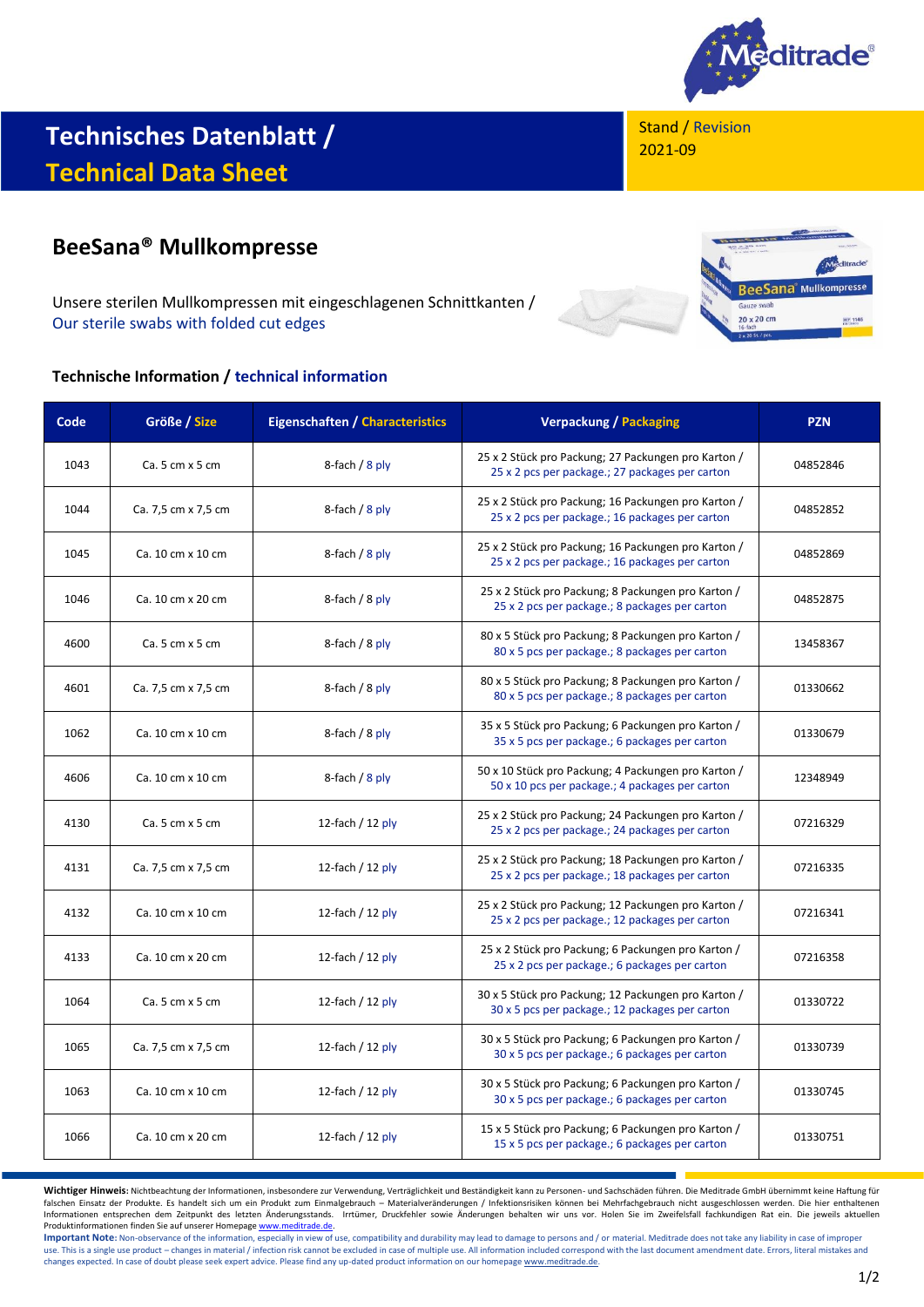

| 4616 | $Ca.5 cm \times 5 cm$ | 12-fach $/$ 12 ply | 50 x 10 Stück pro Packung; 8 Packungen pro Karton /<br>50 x 10 pcs per package.; 8 packages per carton | 12348955 |
|------|-----------------------|--------------------|--------------------------------------------------------------------------------------------------------|----------|
| 4617 | Ca. 7,5 cm x 7,5 cm   | 12-fach $/$ 12 ply | 30 x 10 Stück pro Packung; 8 Packungen pro Karton /<br>30 x 10 pcs per package.; 8 packages per carton | 12349044 |
| 1026 | Ca. 10 cm x 10 cm     | 12-fach $/$ 12 ply | 40 x 10 Stück pro Packung; 4 Packungen pro Karton /<br>40 x 10 pcs per package.; 4 packages per carton | 12348694 |
| 4619 | Ca. 10 cm x 20 cm     | 12-fach $/$ 12 ply | 20 x 10 Stück pro Packung; 4 Packungen pro Karton /<br>20 x 10 pcs per package.; 4 packages per carton | 12349015 |
| 4622 | Ca. 10 cm x 10 cm     | 12-fach $/$ 12 ply | 20 x 20 Stück pro Packung; 4 Packungen pro Karton /<br>20 x 20 pcs per package.; 4 packages per carton | 12349021 |
| 4640 | Ca. 7,5 cm x 7,5 cm   | 12-fach $/$ 12 ply | 25 x 30 Stück pro Packung; 4 Packungen pro Karton /<br>25 x 30 pcs per package.; 4 packages per carton | 12349185 |
| 1092 | Ca. 7,5 cm x 7,5 cm   | 16-fach / $16$ ply | 64 x 4 Stück pro Packung; 8 Packungen pro Karton /<br>64 x 4 pcs per package.; 8 packages per carton   | 12348783 |
| 4628 | Ca. 10 cm x 10 cm     | 32-fach / $32$ ply | 30 x 2 Stück pro Packung; 8 Packungen pro Karton /<br>30 x 2 pcs per package.; 8 packages per carton   | 12349038 |
| 1146 | Ca. 20 cm x 20 cm     | 16-fach / $16$ ply | 20 x 2 Stück pro Packung; 4 Packungen pro Karton /<br>20 x 2 pcs per package.; 4 packages per carton   | 13582587 |

## **Allgemeine Information / General information**

| Produkt Beschreibung /<br><b>Product description</b> | Nicht-invasive Wundauflage, zur Wundversorgung mit Drainagen, Kanülen, Tracheotomien<br>und Verlängerungen, einfach steril, nur für den Einmalgebrauch /<br>Non-invasive wound dressing, for wound care with drains, cannulas, tracheotomies and<br>extensions, single sterile, for single use only |
|------------------------------------------------------|-----------------------------------------------------------------------------------------------------------------------------------------------------------------------------------------------------------------------------------------------------------------------------------------------------|
| Inhaltsstoffe /<br>Ingredients                       | 100 % Baumwolle /<br>100 % cotton<br>nicht absichtlich mit Naturkautschuklatex, PVC und DEHP hergestellt /<br>not intentionally made with natural rubber latex, PVC and DEHP                                                                                                                        |
| Haltbarkeit /<br><b>Shelf life</b>                   | 5 Jahre (Kühl und trocken lagern), vor direkter Sonneinstrahlung schützen /<br>5 years (store in a cool and dry), protect from direct sunlight                                                                                                                                                      |

#### **Regulatorische Information / regulatory information**

| Kategorie /      | Medizinprodukt Klasse Is gemäß Richtlinie 93/42/EWG /    |  |
|------------------|----------------------------------------------------------|--|
| Category         | Medical Device class Is according to Directive 93/42/EEC |  |
| Normen /         | EN 14079. EN 11737-1                                     |  |
| <b>Standards</b> |                                                          |  |

Wichtiger Hinweis: Nichtbeachtung der Informationen, insbesondere zur Verwendung, Verträglichkeit und Beständigkeit kann zu Personen- und Sachschäden führen. Die Meditrade GmbH übernimmt keine Haftung für<br>falschen Einsatz Informationen entsprechen dem Zeitpunkt des letzten Änderungsstands. Irrtümer, Druckfehler sowie Änderungen behalten wir uns vor. Holen Sie im Zweifelsfall fachkundigen Rat ein. Die jeweils aktuellen Produktinformationen finden Sie auf unserer Homepag[e www.meditrade.de.](http://www.meditrade.de/)

Important Note: Non-observance of the information, especially in view of use, compatibility and durability may lead to damage to persons and / or material. Meditrade does not take any liability in case of improper use. This is a single use product – changes in material / infection risk cannot be excluded in case of multiple use. All information included correspond with the last document amendment date. Errors, literal mistakes and w changes expected. In case of doubt please seek expert advice. Please find any up-dated product information on our homepag[e www.meditrade.de.](http://www.meditrade.de/)